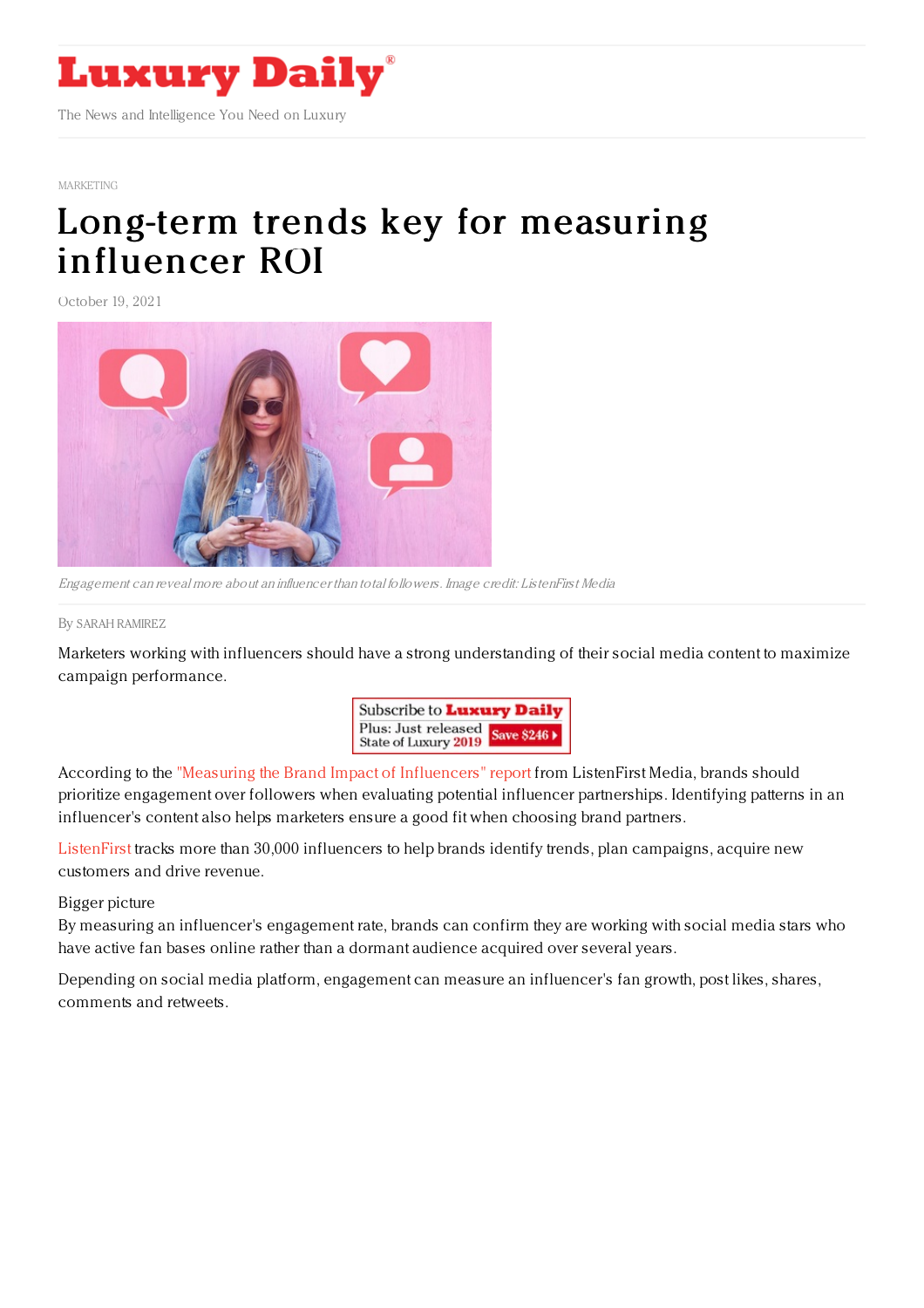

YouTube influencer Emma Chamberlain is <sup>a</sup> brand ambassador for Louis Vuitton. Image credit: Louis Vuitton

Choosing an influencer is only the first step for advertisers. To maximize return on investment, the creative, copy and timing of a sponsored post should reflect what has previously resonated with an influencer's audience the same consumers a brand is hoping to reach.

After a campaign runs, the metrics provided by an influencer, or their representatives, can vary. This can make it difficult to properly analyze a campaign's performance.

It is even more challenging when a talent or influencer activation happens offline, such as a media appearance. In these situations, insightful key performance indicators (KPIs) can include mentions, fan growth, conversation volume and search volume during a set time period.

Not every influencer will be a fit for every brand, particularly in the luxury sphere.

It is important for marketers to benchmark an influencer's sponsored post against other paid product placement. A campaign's effectiveness can be evaluated by comparing post comments and fan growth.

In one example, soccer player Cristiano Ronaldo lost more than half a million Instagram followers after posting about personal care brand Clear. His posts for sportswear brand Nike and mobile game Free Fire each earned him more than 585,000 new Instagram followers an indication that those brand partnerships appeared to be more authentic fits for his public persona.

Since comments typically only account for a small percentage of social media activity, these sentiments whether negative, neutral or positive should be taken with a grain of salt. ListenFirst argues that measuring clicks is a better indicator of what social media consumers find interesting.



Influencer and entrepreneur Chiara Ferragni has ambassador deals with several luxury brands. Image credit: Hublot

Taking the long view can also help marketers avoid choosing the wrong influencer or ambassador.

For instance, beauty influencer Jeffree Star's social media following of 47.2 million can be alluring to many major brands. However, his reputation has taken major hits after several scandals leading to a loss of nearly 5 million followers between June 2020 and April 2021, as well a decline in content responses and conversation volume.

Until recently, top-tier key opinion leaders (KOLs) and idols were especially powerful marketing tools in China. But recent scandals have tarnished the image of some of the most famous brand ambassadors, redirecting a backlash towards luxury brands (see [story](https://www.luxurydaily.com/with-kris-wu-and-other-idols-tainted-what-is-luxurys-next-china-strategy/)).